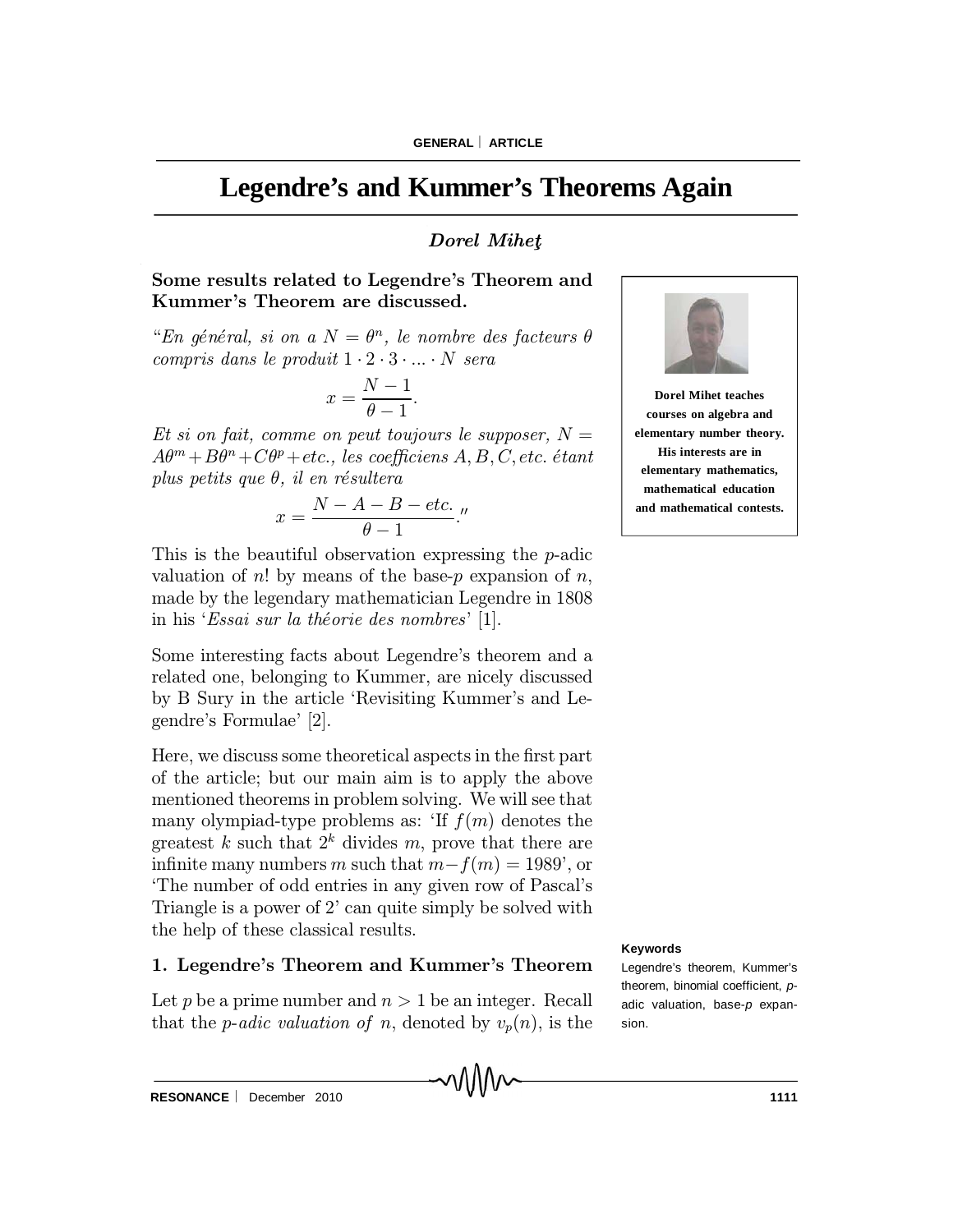exponent of  $p$  in the canonical decomposition in prime factors of n (if p does not divide n, then  $v_p(n) = 0$ ).

Legendre's theorem states as follows:

**Theorem 1.1** [Legendre, 1808] Let p be a prime and let

$$
n = a_0 p^k + a_1 p^{k-1} + \dots + a_{k-1} p + a_k
$$

be the base-p expansion of n. The exact power m of a prime p dividing n! is given by

$$
v_p(n!) = \frac{n - (a_0 + a_1 + \dots + a_k)}{p - 1}.
$$
 (1)

The common proof of this theorem is with the help of Legendre's formula<sup>1</sup>:

$$
v_p(n!) = \sum_{k=1}^{\infty} \left[ \frac{n}{p^k} \right],
$$

where  $[x]$  denotes the greatest integer less than or equal to x.

We note here that an inductive proof of (1) can be obtained from the relation

$$
v_p((n+1)!)=v_p(n!)+v_p(n+1)
$$

(see also  $[2]$ ), which can easily be derived from  $(1)$ : if  $n + 1 = p^r \cdot m, (m, p) = 1$ , then

$$
v_p(n!) = \frac{n - s_p(n)}{p - 1} = \frac{n + 1 - s_p(n + 1)}{p - 1} - r
$$
  
=  $v_p((n + 1)!) - r$ .

An important result deriving from Legendre's theorem, belonging to Kummer, asserts that if  $m \leq n$  then the padic valuation of the binomial coefficient  $\binom{n}{m}$ m ) is simply the number of 'carry-overs' when one adds m and  $n$ m in base  $p$  (or, equivalently, the number of 'borrows' required when subtracting the base-p representations of  $m$  from  $n$ ).

Theorem 1.2 [Kummer, 1852] The p-adic valuation of the binomial coefficient  $\binom{n}{m}$ m  $\big)$  is equal to the number of

MM

<sup>1</sup> The formula

$$
n! = \prod_{p \le n} p^{\left[\frac{n}{p}\right] + \left[\frac{n}{p^2}\right] + \dots}
$$

commonly called Legendre's formula, appears in the second edition of '*Essai sur la la théorie des nombres*' [1]. However, it may have been discovered independently by various persons. For example, in [3] this formula is named *De Polignac's Formula*.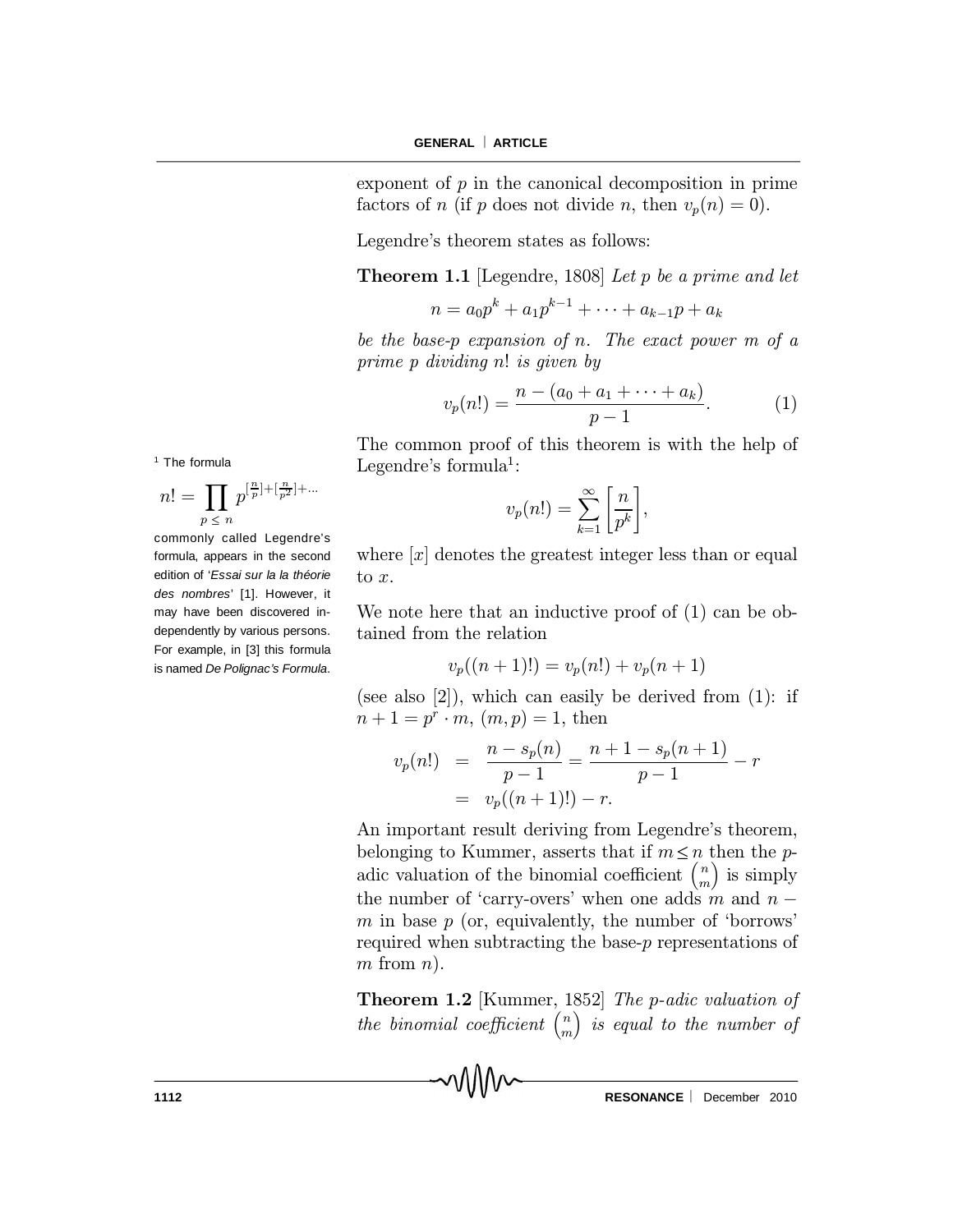$'carry-overs' when performing the addition of  $n-m$  and$ m, written in base p.

Here we would like to reveal a heuristic argument leading to Kummer's theorem.

It is well known that if  $a, b$  are two positive integers written in decimal scale, then  $s(a+b)$  and  $s(a)+s(b)$  are congruent modulo 9. Here, s denotes the sum-of-digits function. If a 'carry-over' appears when the sum  $a + b$ is performed, then  $s(a) + s(b)$  is greater than  $s(a + b)$ , hence  $s(a) + s(b)$  and  $s(a+b)$  differ by 9. Generally, the difference between  $s(a) + s(b)$  and  $s(a + b)$  is nine times the number of 'carry-overs'.

More formally, let  $a = a_0 + 10a_1 + ... + 10^d a_d$ ,  $b = b_0 +$  $10b_1 + \dots + 10^d b_d$ , the decimal expansion of a and b  $(a_d +$  $b_d > 0$ ) and let  $\varepsilon_j = 1$  if there is a 'carry-over' in the jth digit when adding a and b and  $\varepsilon_j = 0$  otherwise (hence the total number of carry-overs is  $\sum_{j=0}^{d} \varepsilon_j$ .

If s denotes the sum  $a + b$ , then

 $s = s_0 + 10s_1 + \dots + 10^d s_d + 10^{d+1} \varepsilon_d,$ 

where  $s_0 = a_0 + b_0 - 10\varepsilon_0$  and  $s_j = a_j + b_j + \varepsilon_{j-1} - 10\varepsilon_j$ for each  $1 \leq j \leq d$ . Therefore, we have

$$
\frac{s(a) + s(b) - s(a + b)}{9} = \frac{\sum_{j=0}^{d} (a_j + b_j - s_j) - \varepsilon_d}{9}
$$

$$
= \frac{10(\varepsilon_0 + \varepsilon_1 + \dots + \varepsilon_d) - (\varepsilon_0 + \varepsilon_1 + \dots + \varepsilon_{d-1}) - \varepsilon_d}{9}
$$

$$
= \sum_{j=0}^{d} \varepsilon_j.
$$

Kummer's theorem follows in a similar way from Legendre's formula (simply replace 10 by p and 9 by  $p-1$ ), since if  $n = m + r$  and  $n, m, r$  are written in base p as

$$
n = n_0 + n_1 p + n_2 p^2 + \dots + n_s p^s,
$$
  
\n
$$
m = m_0 + m_1 p + \dots + m_s p^s,
$$
  
\n
$$
r = r_0 + r_1 p + r_2 p^2 + \dots + r_s p^s,
$$

MMV

**RESONANCE** | December 2010 **1113**<br> **1113**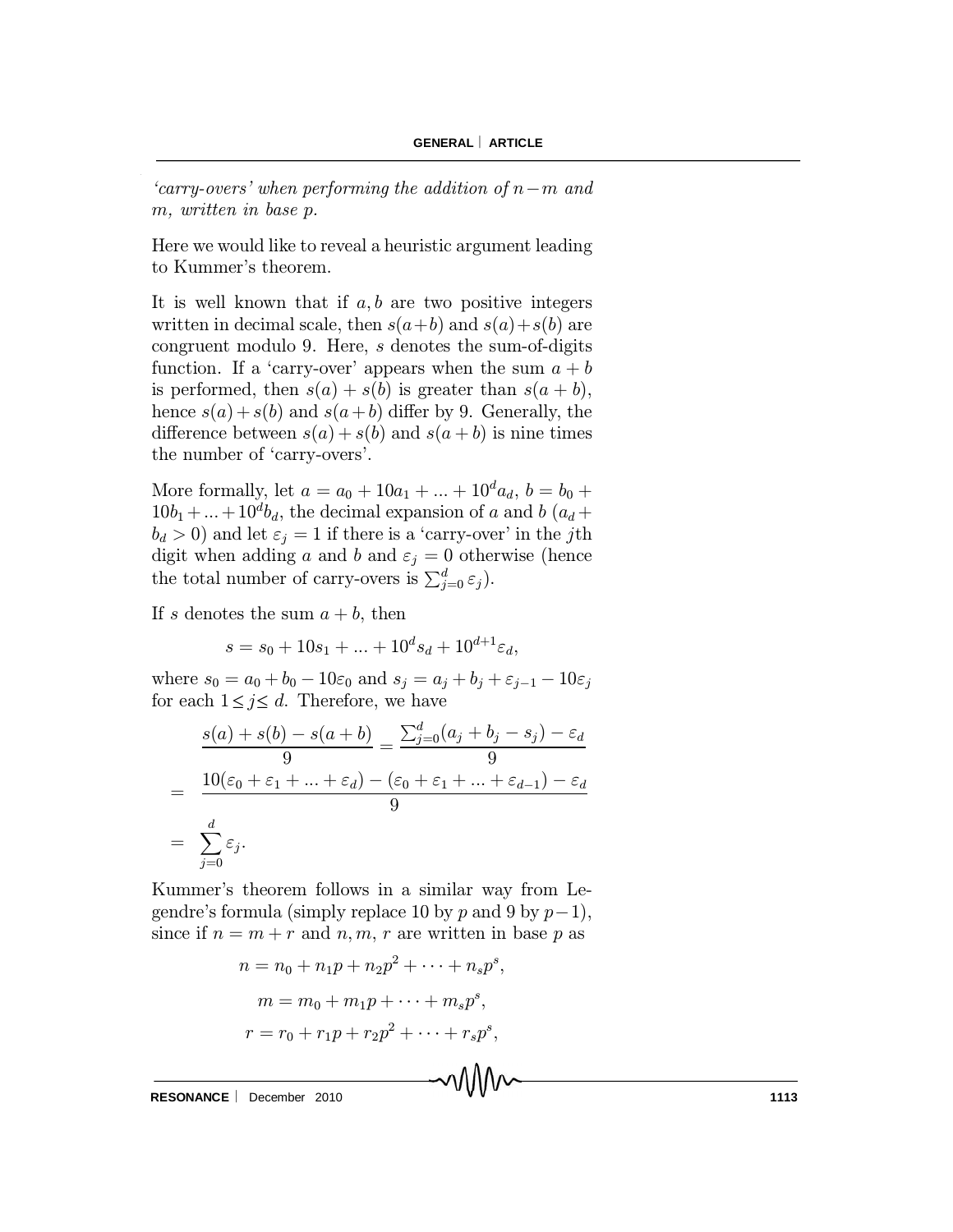then

$$
v_p(\binom{n}{m}) = v_p((m+r)!) - v_p(m!) - v_p(r!)
$$
  
= 
$$
\frac{s_p(m) + s_p(r) - s_p(m+r)}{p-1},
$$

where  $s_p(n)$  denotes the sum  $n_0 + n_1 + \ldots + n_s$  in base p.

To exemplify how Kummer's theorem works, let us show that the number  $\binom{1000}{500}$ 500 ) is not divisible by 7 (USSR Math. Olympiad).

Indeed, the representation of 500 in base 7 is 1313. As no carry-over appears when the addition (in base 7)  $1313+$ 1313 is performed, the exponent of 7 in  $\binom{1000}{500}$ 500  $\big)$  is 0.

#### 2. Some Applications

In what follows some specific applications of Legendre's theorem and Kummer's theorem are presented.

# The 2-adic Valuation of n!

From Legendre's formula (1) with  $p = 2$ , one obtains the following remarkable particular case, concerning the 2-adic valuation of n!:

#### PROPOSITION 2.1

The greatest power of 2 dividing n! is  $2^{n-r}$ , where r is the number of 1s when we write n in base 2.

This is a result from Legendre's book [1]. Let us read it in Legendre's words:

"Dans le cas particulier ou  $\theta = 2$ , si l'on a  $N = 2^m$ , il en résultera  $x = N - 1$ , et si l'on fait généralement

$$
N = 2^m + 2^n + 2^p + etc.,
$$

on aura

$$
x = N - k,
$$

 $k$  étant le nombre des termes  $2^m, 2^n, 2^p,$  etc. dont se compose la valeur N."

**1114 RESONANCE** December 2010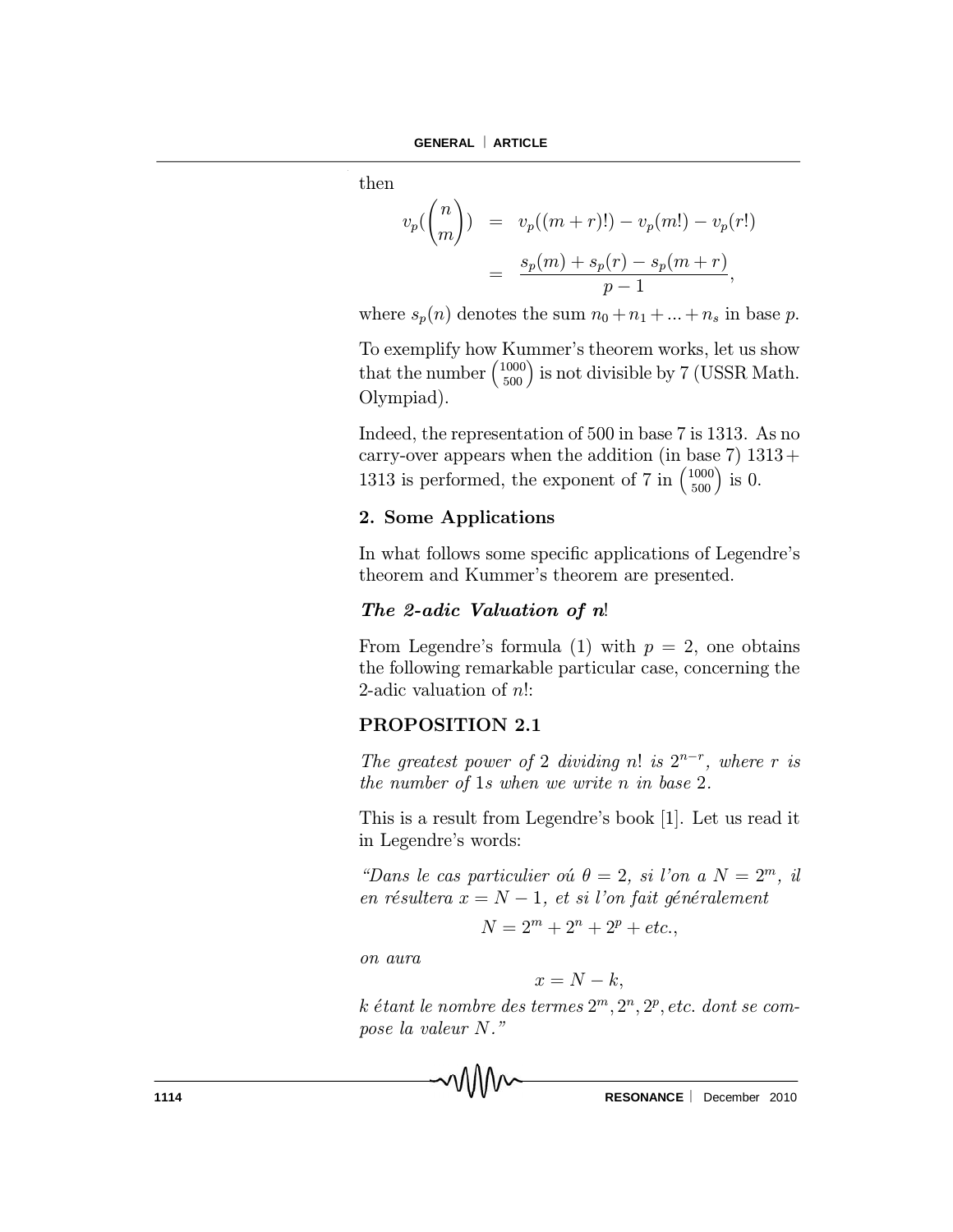Below the reader can find three immediate consequences of the above result. The problems in the form of corollaries are taken from the Mathematical Olympiads of USSR, Canada and Australia.

# COROLLARY 2.2

- a)  $2^n$  does not divide n!  $(n > 1)$ .
- b) If  $2^{n-1}|n|$ , then n is a power of 2.

(It suffices to see that  $v_2(n) = n - s_2(n) < n$  and  $v_2(n) =$  $n-1 \Longrightarrow s(n) = 1 \Longrightarrow n = 2<sup>k</sup>$ .

We note here that 2 is the only prime p such that  $p^{n-1}$ divides *n*!. This is because  $\frac{n-s_p(n)}{n-1}$  $\frac{n-s_p(n)}{p-1} \leq n-1$ , and  $\frac{n-s_p(n)}{p-1} =$  $n-1$  iff  $s_p(n) = 1$  and  $p = 2$ .  $\leq$ 

# COROLLARY 2.3

There is no integer m such that the number  $\frac{n!}{2^n-1}$  $\frac{n!}{2^{n-m}}$  is an integer for every positive integer n.

(Consider *n* of the form  $2<sup>k</sup>-1$  (many 1's in base 2). Then the exact power of 2 in n! is  $n - k$ , which is  $\lt n - m$  if  $k > m.$ 

COROLLARY 2.4 (Proposed by Columbia for IMO 1989)

Let m be a positive integer and  $f(m)$  be the greatest k such that  $2^k$  divides m. Prove that there exist infinitely many numbers m such that  $m - f(m) = 1989$ .

(The proof immediately follows by noting that  $m-f(m)$ ) represents the number of ones in the binary expansion of  $m$ .)

MMV

# 2.2 Central Binomial Coefficients

# PROPOSITION 2.5

 $\sqrt{2n}$ n ) is a multiple of  $n + 1$ .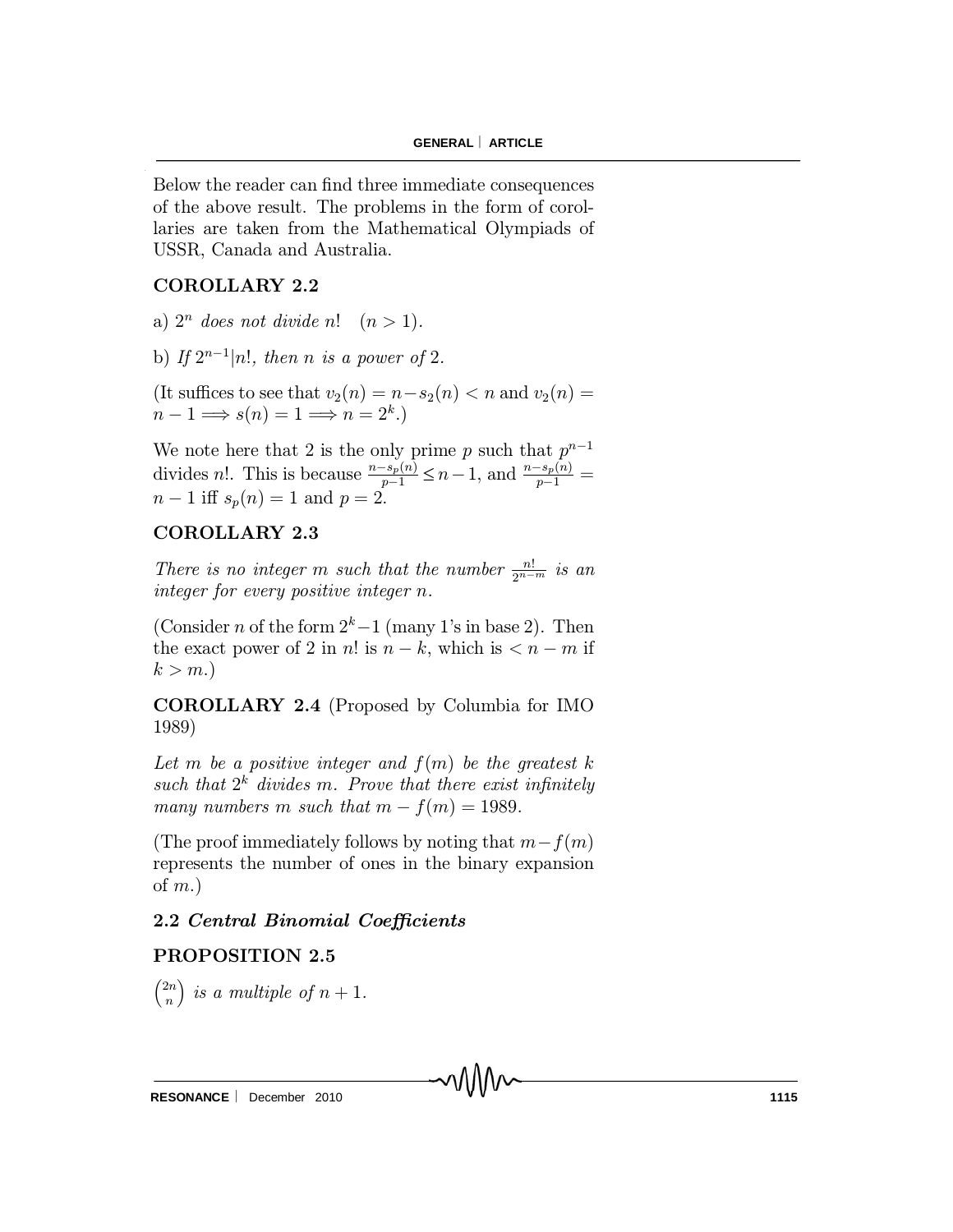*Proof.* We apply Kummer's theorem: If  $p$  is an arbitrary prime divisor of  $n+1$  and  $v_p(n+1) = l$ , then the base-p representation of  $n+1$  is of the form  $\overline{a_k...a_1a_0\overline{0...0}}$  with

 $a_0 \neq 0$ , and *n* is written in base *p* as

$$
\overline{a_k...a_1(a_0-1)\underbrace{(p-1)...(p-1)}_{l}}.
$$

Hence the base-p addition  $n+n$  has at least l carry-overs, that is,

$$
v_p(n+1) \le v_p(\binom{2n}{n}).
$$

¤

l

(The common proof makes use of the combinatorial formula  $\frac{1}{n+1}$  $n+1$  $\sqrt{2n}$ n  $=\binom{2n}{n}$ n ´  $\equiv$  $\left(2n\right)$  $n+1$  $)).$ 

The number  $C_n := \frac{1}{n+1}$  $n+1$  $\sqrt{2n}$ n ), called 'the  $n$ -th Catalan number', appears in various problems of enumerative combinatorics. For example,  $C_n$  is the number of ways  $n + 1$  factors can be completely parenthesized as well as the number of ways to triangulate a regular polygon with  $n + 2$  sides.

The following is another interesting property of the 'central coefficient'  $\binom{2n}{n}$ n ´ .

#### **PROPOSITION 2.6** (Laurentiu Panaitopol, [4])

Let  $n > 1$ . Then  $\binom{2n}{n}$ n ) is even and 4 does not divide  $\binom{2n}{n}$ n ´ if and only if n is a power of 2.

Indeed, the exponent of 2 in  $\binom{2n}{n}$ n ) is  $v_2\left(\binom{2n}{n}\right)$ n  $\Big) = v_2(2n) 2v_2(n) = 2n - s_2(n) - 2(n - s_2(n)) = s_2(n) \geq 1$ . If n has more than one nonzero digit in the binary scale (that is, it is not a power of 2), then  $v_2(\binom{2n}{n}$ n  $\Big) = s_2(n) \geq 2.$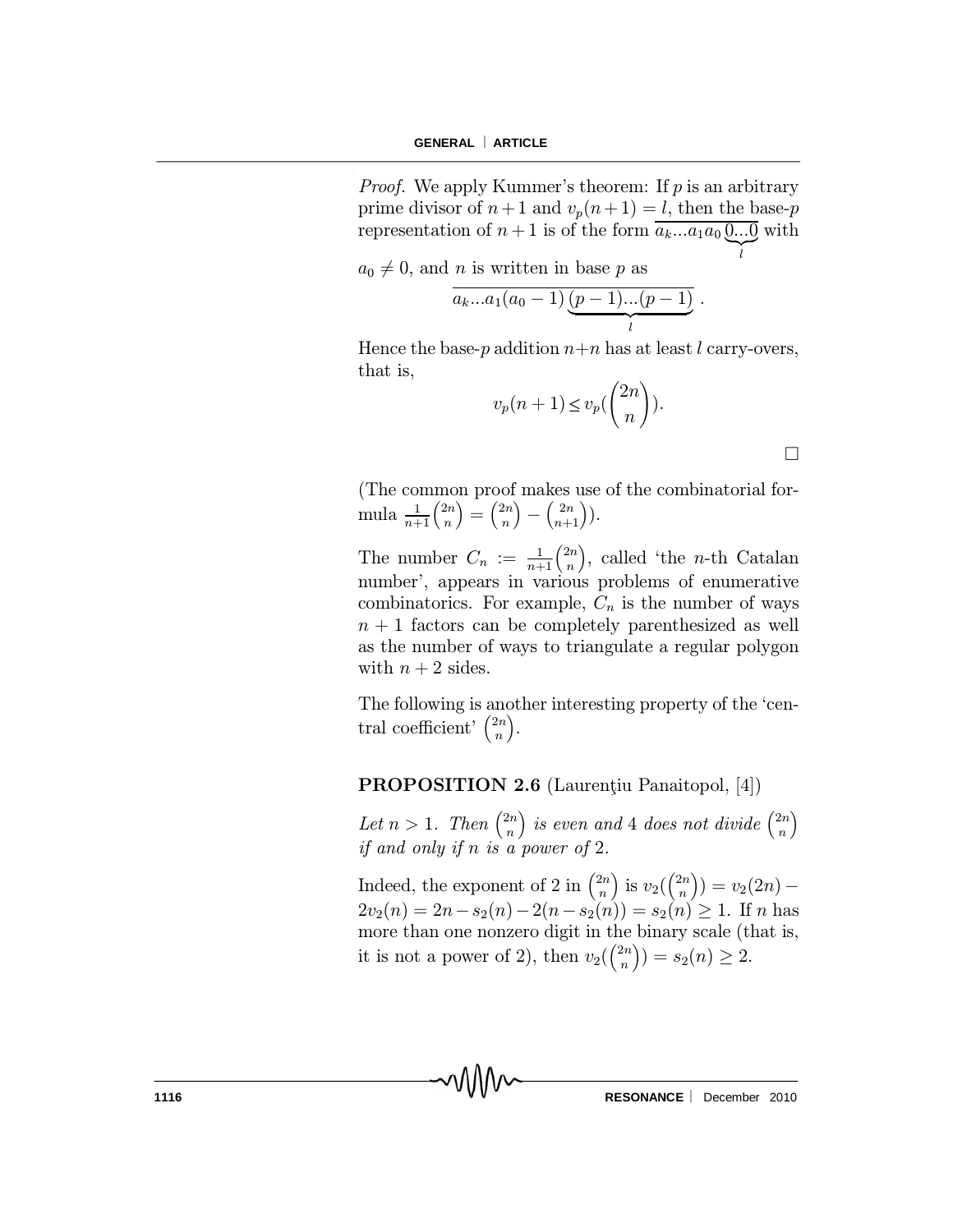# 2.3 A Useful Inequality

From  $v_p(n!) = \frac{n - s_p(n)}{n-1}$  $\frac{-s_p(n)}{p-1}$  the following useful inequality immediately follows:

$$
v_p(n!) \le \bigg[\frac{n-1}{p-1}\bigg].
$$

We exemplify its usefulness by the following problem (originated from the journal American Mathematical Monthly), from 2010 Romanian IMO and BMO selection tests:

Let  $n, q$  be positive integers such that all prime divisors of q are greater than n. Show that

$$
(q-1)\cdot (q^2-1)\cdot ...\cdot (q^{n-1}-1) \equiv 0 \ (modn!). \tag{2}
$$

Indeed, let p be an arbitrary prime  $\leq n$ . Since p is not a divisor of  $q^k$ , by Fermat's Little Theorem we deduce that  $q^{k(p-1)} \equiv 1 \mod(p)$  for all k, hence at least  $\left[\frac{n-1}{p-1}\right]$  $_{p-1}$ i factors from the left-hand side of  $(2)$  are divisible by p.

This means that the exponent  $e(p)$  of p in  $(q-1)\cdot(q^2 1) \cdot ... \cdot (q^{n-1} - 1)$  is at least  $\left[\frac{n-1}{p-1}\right]$  $_{p-1}$ i .

On the other hand,  $v_p(n!) \leq \left[\frac{n-1}{n-1}\right]$  $_{p-1}$  $\leq \left[\frac{n-1}{p-1}\right]$ , that is,  $e(p) \geq v_p(n!)$ , concluding the proof.

(The upper bound  $\left[\frac{n-1}{n-1}\right]$  $p-1$ of for  $v_p(n!)$  is attained when  $s_p(n) = 1$ , that is, when *n* is a power of *p*. We also note that if  $p^k \leq n \langle p^{k+1}, p^k \rangle$ , then  $v_p(n)$  is not less than  $\left\lceil \frac{n-1}{2} \right\rceil$  $_{p-1}$  $\Big] - k$ , with equality when  $n = p^{k+1} - 1$ .)

## 2.4 Binomial Coefficients Modulo p

The results of this section are mainly related to an Olympiad problem by I Tomescu in Romanian mathematical journal *Gazeta Matematica*<sup>2</sup> (*Mathematical Gazette*, in English) Vol. XCIV, 1983, expressing the number of binomial coefficients divisible by a prime  $p$ .

<sup>2</sup> The first issue of *Gazeta Matematica* appeared in September 1895. *Gazeta Matematica* was atrue school of mathematics, that contributed to the formation of many generations of young math enthusiasts. Almost all romanian mathematicians were collaborators of *Gazeta*.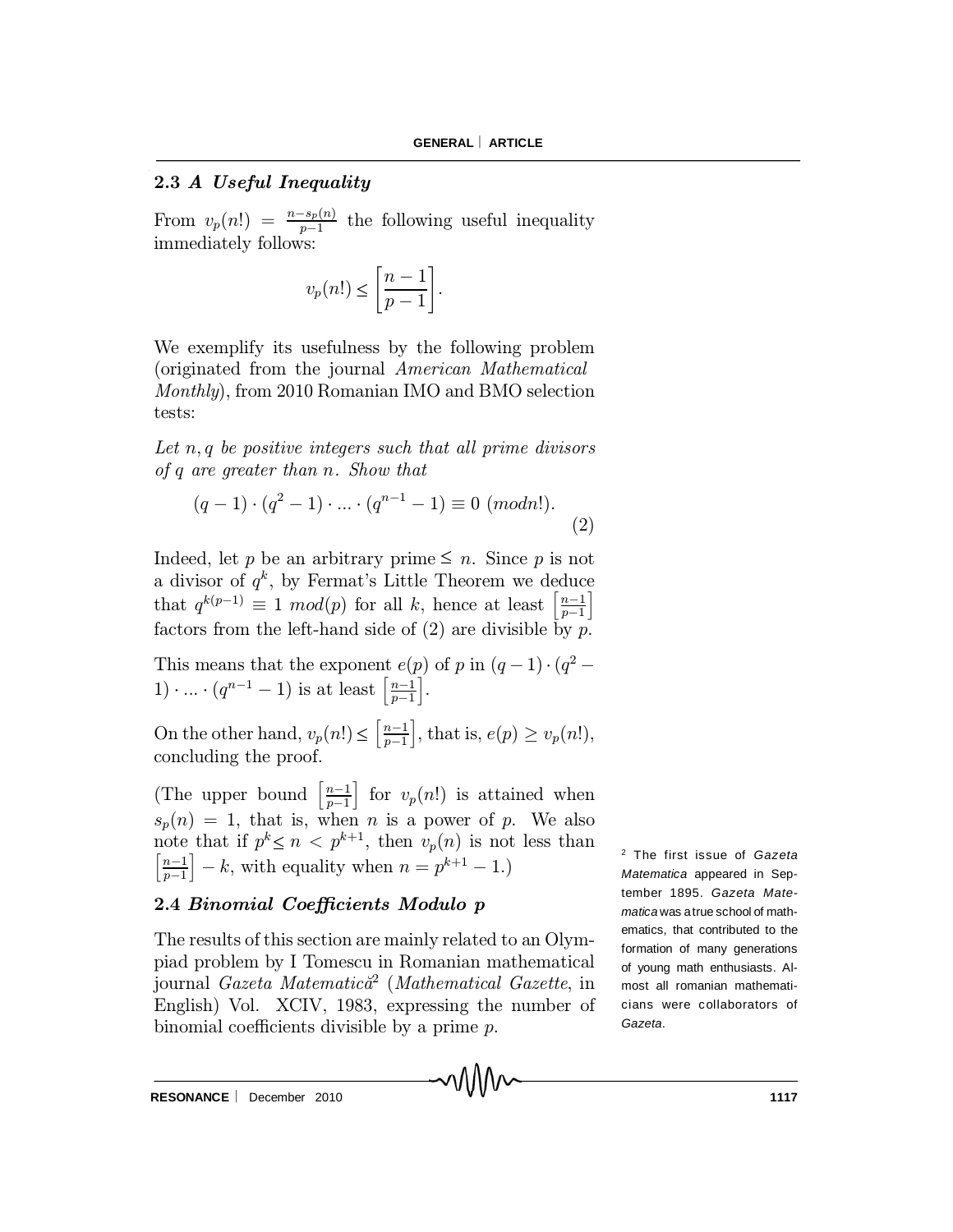# PROPOSITION 2.7

Let p be a prime number. The number of binomial coefficients  $\binom{n}{0}$ 0  $\int_1^n$ 1  $\left( \cdot \right)$ , ...,  $\left( \cdot \right)$ n  $\big)$  that are multiples of p is

$$
n+1-(n_0+1)(n_1+1)...(n_r+1),
$$

where  $n_0, ..., n_r$  denote the digits in the expansion of n in base p.

*Proof.* Let  $n = n_0 + n_1 p + ... + n_r p^r$   $(n_r \neq 0)$  and  $a = a_0 + a_1 p + \dots + a_r p^r$  be the expansions of n and a in base p.

From Kummer's theorem it follows that  $p$  does not divide  $\binom{n}{a}$ a ) iff  $n_i \geq a_i \,\,\forall i = \overline{0,r}$ .

Therefore, the number of binomial coefficients which are not multiples of p is  $(n_0 + 1)(n_1 + 1)...(n_r + 1)$  (we can choose  $a_0$  in  $n_0 + 1$  ways, etc.), hence the number of multiples of  $p$  is

$$
n+1-(n_0+1)(n_1+1)...(n_r+1),
$$

as desired.  $\Box$ 

The following corollaries are immediate consequences of Proposition 2.7.

## COROLLARY 2.8 (Glaisher, 1899).

The number of odd entries in any given row of Pascal's Triangle is a power of 2

Indeed, we have just seen that if  $n$  is expressed in base 2 as  $n = n_0 + 2n_1 + \dots + 2^r n_r$ , then the number of odd (not divisible by 2) binomial coefficients is  $(n_0+1)...(n_r+1)$ , which is exactly  $2^u$ , where u is the number of 1s in the binary representation of n.

We take the opportunity to note the following important result: All the binomial coefficients  $\binom{n}{0}$ 0  $\bigg), \ldots, \bigg\{ \begin{matrix} n \\ n \end{matrix}$ n ´ are odd iff *n* is of the form  $2^s - 1$ .

(This follows from  $n + 1 = 2^u$ .)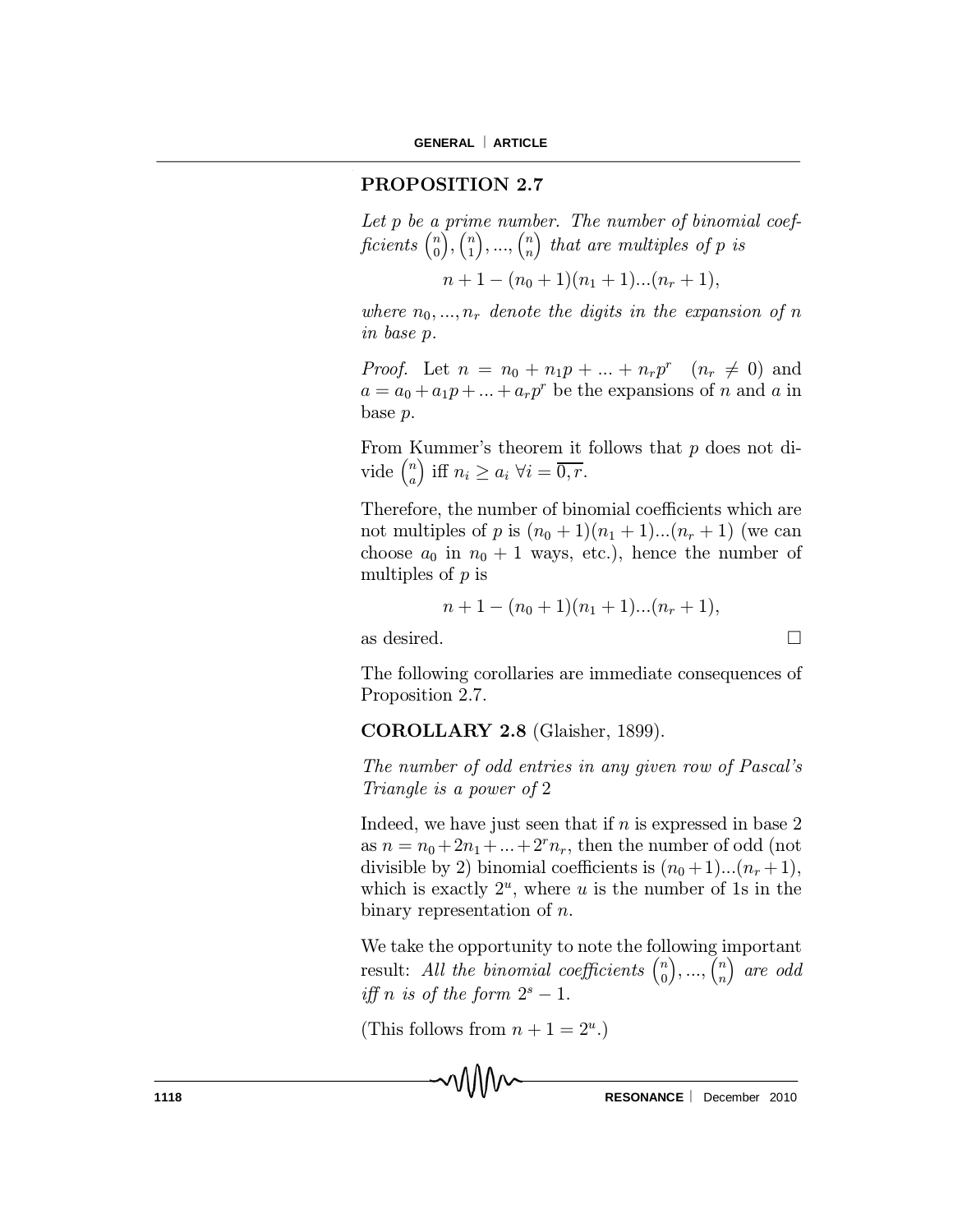There is a nice combinatorial argument for Glaisher's result:

 $\left( n\right)$ m ) is odd if and only if there are no carry-overs when adding m and  $n-m$  in base 2; in other words, if  $m_i = 1$ for some  $i$ , then  $n_i$  is 1 as well. Let  $u$  be the number of 1s in the binary expansion of  $n$ . Then each of the  $2^u$  possible subsets of these 1s, gives a value of  $m$ . Hence there are exactly  $2^u$  odd entries in the *n*-th row of Pascal's Triangle.

# COROLLARY 2.9

A prime p divides all the binomial coefficients  $\binom{n}{k}$ k  $(k=$  $1, ..., n - 1$ ) iff

 $(n_0 + 1)(n_1 + 1)...(n_r + 1) = 2 \Longrightarrow n_r = 1, n_0 = n_1 =$  $\ldots = n_{r-1} = 0,$ 

that is, if  $n = p^r$ .

COROLLARY 2.10 (Luxembourg Math. Olympiad, 1980)

Let  $p$  be a prime and  $n$  be a positive integer. Then  $p$  does not divide  $\prod_{k=0}^n$  $\left( n \right)$ k  $\int$  iff  $n = p^s \cdot m - 1$ , with  $1 \leq m < p$ .

If  $p = 2$  one obtains the previously mentioned result: all the binomial coefficients  $\binom{n}{0}$ 0  $\left( \cdot \right)$ , ...,  $\left( \cdot \right)$ n ) are odd iff  $n$  is of the form  $2^s - 1$ .

(It suffices to note that if  $0 < a < p - 1, 0 \le b < p - 1$ , then  $pa + b > (a + 1)(b + 1)$ . This proves that at most one digit of n could be less than  $p-1$ .

Remark. The result in Proposition 2.7 can be obtained by using another classical theorem concerning binomial coefficients, due to Lucas.

**Theorem 2.11** [Lucas, 1878] If  $n = n_0 + n_1p + n_2p^2 +$  $\cdots + n_r p^r$  and  $m = m_0 + m_1 p + \cdots + m_r p^r$  are the

**RESONANCE** | December 2010 **1119**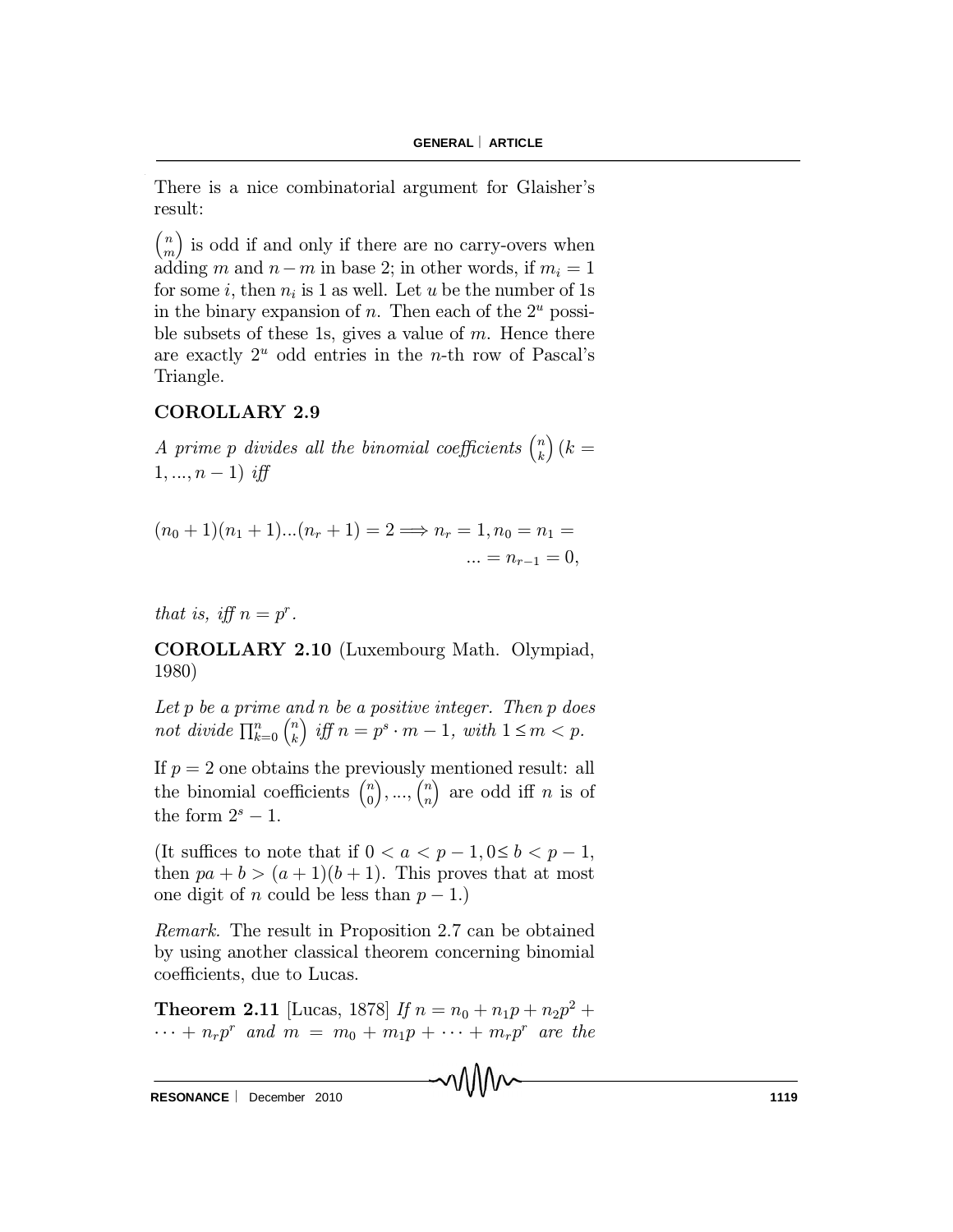expansions of n and m in base p, then

$$
\binom{n}{m} \equiv \binom{n_0}{m_0} \cdot \binom{n_1}{m_1} \cdot \binom{n_r}{m_r} \pmod{p}.
$$

For the proof of this theorem and other interesting facts about binomial coefficients we refer the reader to  $[5]$ .

#### $2.5$  The GCD of  $\binom{n}{1}$ 1  $\bigg), \bigg( \begin{matrix} n \\ 2 \end{matrix} \bigg)$ 2  $\left( \cdot, \ldots, \cdot \right)$  $n-1$ ´ :

Let d denote the GCD of  $\binom{n}{1}$ 1  $\bigg), \bigg( \begin{matrix} n \\ 2 \end{matrix} \bigg)$ 2  $\left( \cdot, \ldots, \cdot \right)$  $n-1$ ), where  $n > 1$ is a given positive integer. Since  $\binom{n}{1}$ 1  $= n$ , it follows that d is a divisor of n. Let  $p$  be any prime dividing n.

We first consider the case when  $n$  is a power of  $p$  and show that if  $1 \leq k \leq p^r - 1$  is an integer of the form  $k =$  $p^s \cdot l$ , with  $(p, l) = 1$ , then  $v_p({p^r \choose k)}$ k  $() = r - s$ . Indeed, let k be written in base p as  $\overline{a_k...a_1a_0\underbrace{0...0}}$ , with  $a_0 \neq 0$ . Then

the number of carry-overs in the addition:

$$
\underbrace{(p-1)...(p-1)(p-1-a_k)...(p-1-a_1)(p-a_0)}_{r-s} \underbrace{0...0}_{+ a_k... a_0} + \underbrace{0...0}_{s}
$$

is exactly  $r - s$ , as claimed.

(Although an immediate proof can be obtained from the formula  $k\binom{p^r}{k}$ k  $= p^r \binom{p^r-1}{k-1}$  $\frac{k-1}{2}$ ), we have just seen that the proof with the help of Kummer's theorem is equally simple.)

In particular, if  $k = p^{r-1}$ , then  $v_p({p^n_k})$ k ()) is  $r - (r - 1) = 1$ , that is,  $p^2 \binom{p^r}{k}$ k ). This shows that in this case the greatest common divisor of  $\binom{p^r}{1}$ 1  $\left( \cdot, p^r \right)$  $p^r-1$ ) is  $p$ .

If  $n = p^r \cdot m$ , with  $(p, m) = 1$  and  $m > 1$ , then the base- $p$  expansion of  $n$  is of the form

$$
n_r...n_1n_{r-s}\underbrace{0...0}_{s}
$$

**1120 RESONANCE** December 2010